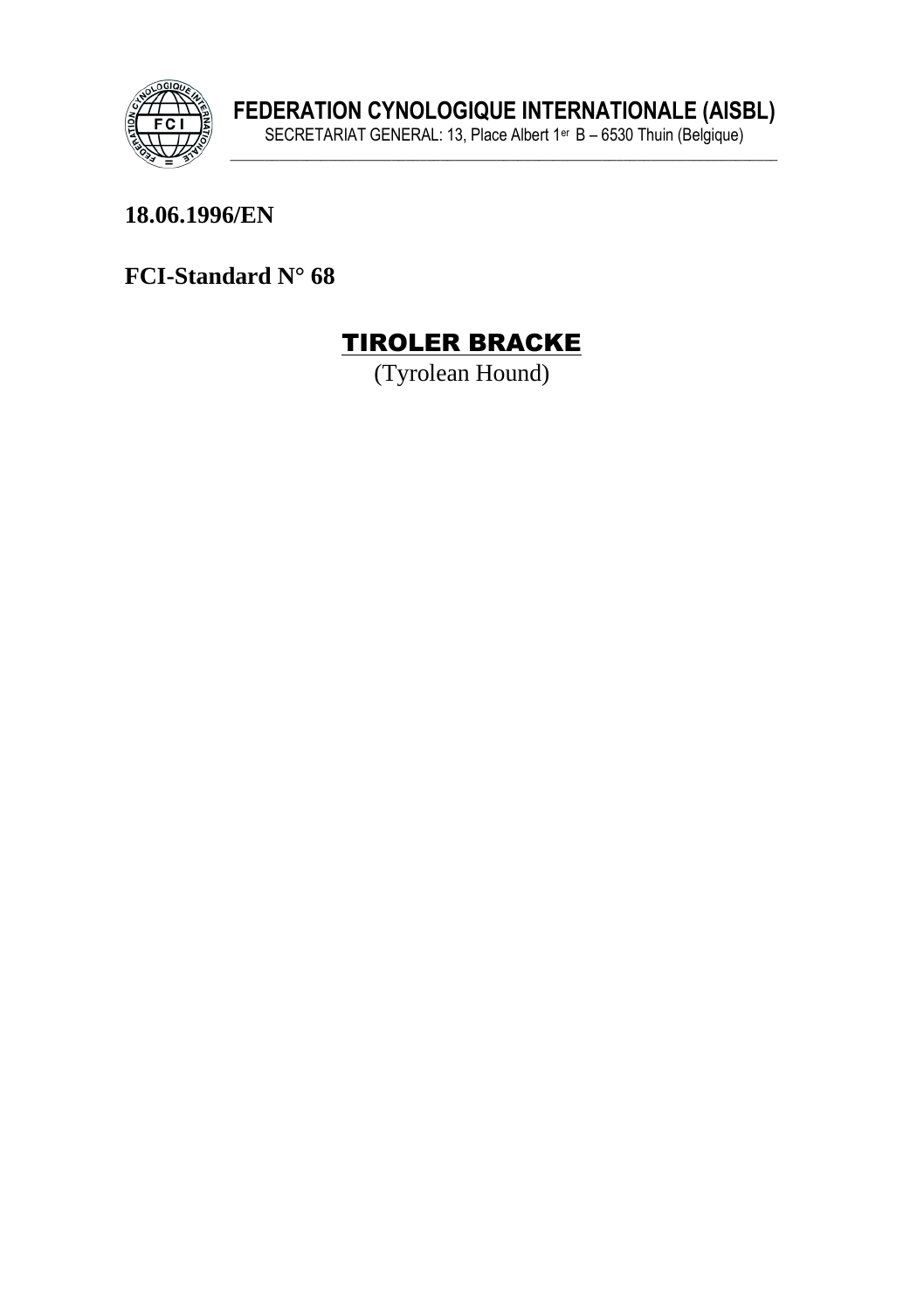**TRANSLATION**: C. Seidler. Official language (DE).

**ORIGIN**: Austria.

#### **DATE OF PUBLICATION OF THE OFFICIAL VALID STANDARD**: 10.10.1995.

**UTILIZATION**: The Tyrolean Hound is the ideal working dog for the hunter in wood and mountains. It is used as scenthound for hunting on its own hare and fox while giving tongue as well as for tracking all kinds of wounded games.

**FCI-CLASSIFICATION**: Group 6 Scenthounds and related breeds. Section 1.2 Medium-sized Scenthounds. With working trial.

**BRIEF HISTORICAL SUMMARY**: The Tyrolean Hound (Tiroler Bracke) originates, as do all types of Bracke, from the Keltenbracke (Celtic Hound). With its dense doublecoat it represents the purest type of game hunting hounds. Already around 1500 Emperor Maximilian 1st used first this noble Bracke in Tyrol and for hunting and mentioned in his hunt diaries that he took his lead hounds (limiers) from them. In 1860, pure breeding from certain strains began in Tyrol and in 1896 a standard was drawn up which was officially recognized in 1908. From the many types of Bracke native to the Tyrol, only the red and the black and tan colour varieties remain. In 1994, the short-legged variety of the Tyrolean Hound was delated.

**GENERAL APPEARANCE**: Medium size. Bone of medium strength, strong, muscular, sinewy. Flowing, long outline. Robust and healthy. Shape long, rectangular, slightly longer than high.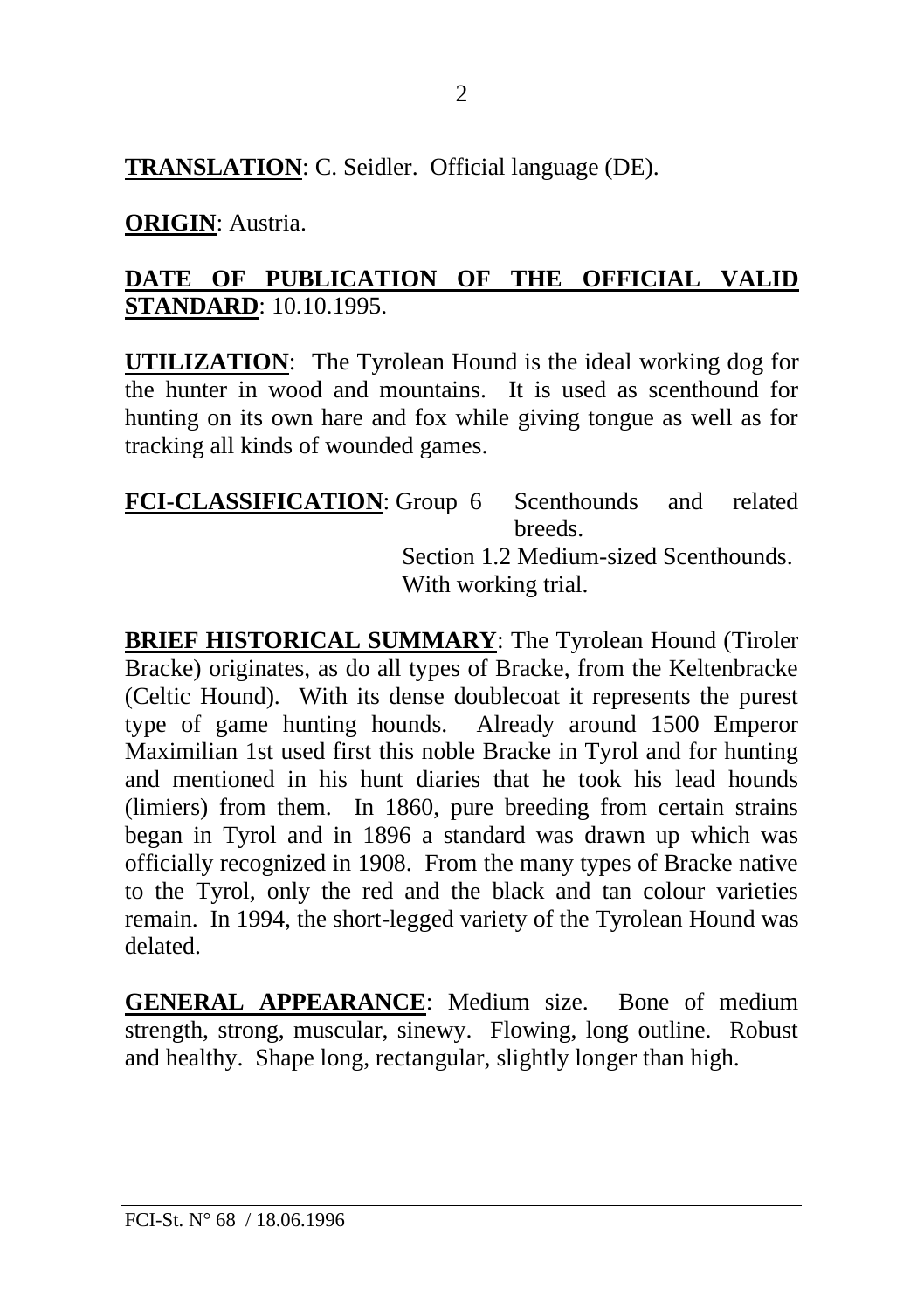**BEHAVIOUR / TEMPERAMENT:** Steady, passionate hunting hound with fine scenting ability. Works independently and hunts with endurance, whereby giving tongue clearly and following scent firmly with a good sense of direction.

### **HEAD**

CRANIAL REGION: Skull: Broad, clean, lightly arched. Stop: Clearly defined.

FACIAL REGION: Nose: Black leather. Not vertically cut off. Muzzle: Moderately deep, straight. Lips: Short and close fitting. Jaws/Teeth: Strong complete scissor bite. A complete set with 42

teeth is sought after; the absence of totally two PM1 or PM2 (premolar 1 or 2) is tolerated; the M3 (molar 3) are not taken into account.

**EYES**: Large, not deep set. Lid aperture round. Iris dark brown, edge of third eyelid pigmented. Lids fitting taut against eyeballs.

**EARS**: Leathers broad, set on high, rounded at ends, reaching to top Canine when moderately extended.

**NECK**: Moderately arched, set on neither high or low, dry without dewlap.

#### **BODY**: Long trunk.

Withers: Pronounced, forming highest point of the top line. Back: Straight, taut and moderately broad.

Croup: Sloping moderately, not steep, broad and long.

Chest Very deep, moderately broad. Well rounded forechest.

Underline and belly: With slight tuck up.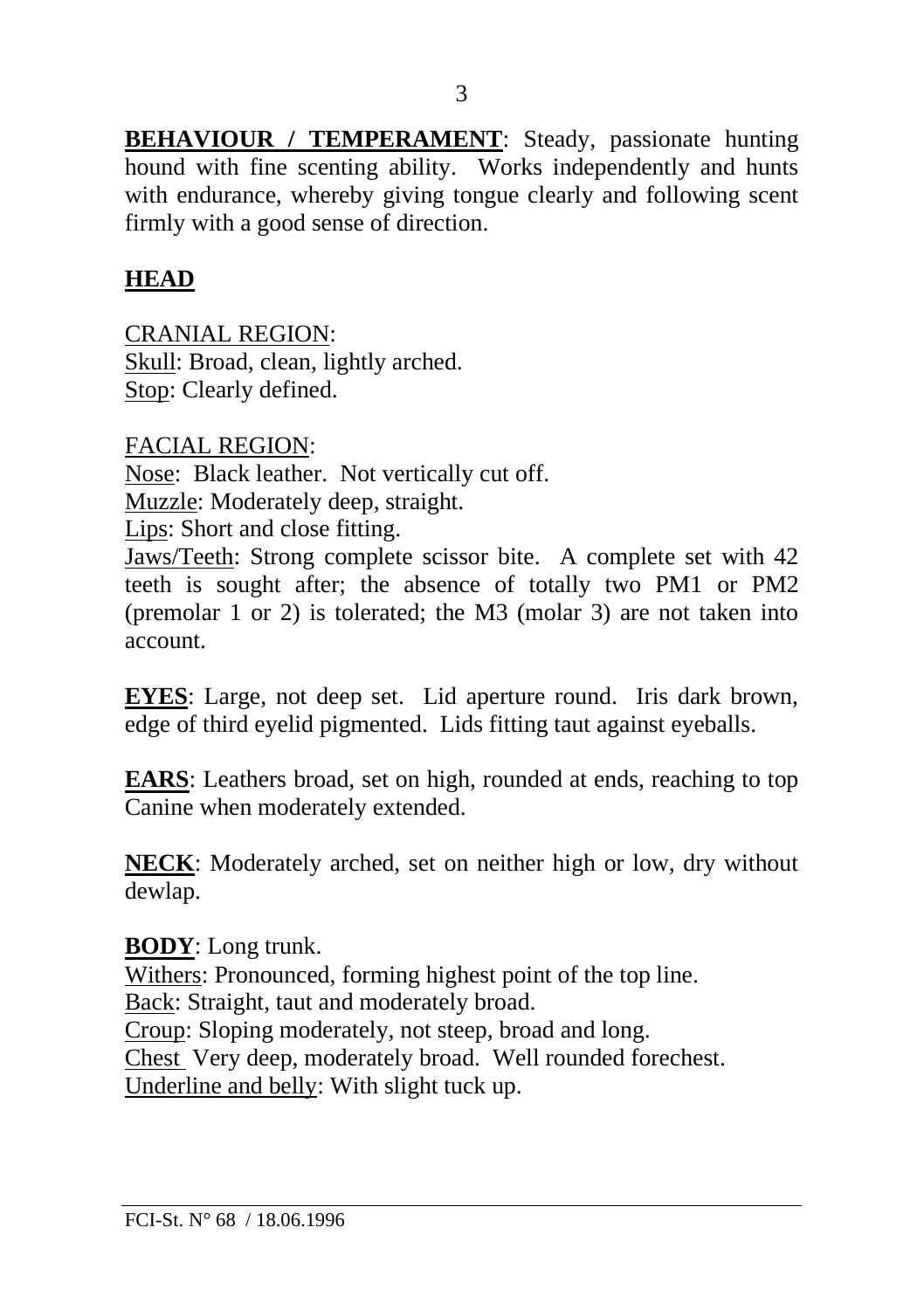**TAIL**: Set on high, reaching at least to hock joint. Carried high when excited. Sabre shaped curve permitted, thick brush-like tail desired.

#### **LIMBS**

FOREQUARTERS:

General appearance: Legs straight.

Shoulder: Laid back, well muscled.

Upper arm: Well angulated.

Forefeet: Strong with tightly closed, well arched toes and strong pads.

#### HINDQUARTERS:

General appearance: Joints in hindquarters well angulated.

Upper thigh: Broad and very muscled.

Hind feet: Strong with tightly closed, well arched toes and strong pads.

**GAIT / MOVEMENT**: Ground covering, very quick and enduring.

#### **COAT**

Hair: Thick double coat, undercoat coarse rather than fine. Hairy belly. Buttocks well feathered. Tail well coated with dense brush.

Colour: Red or black and tan (may also be tricolour).

Red variety: Red, deer red or red-fawn, too pale fawn is not desired. Black and Tan variety: Black main coat or saddle with red usually not clearly defined markings on legs, belly and head. Marking above eyes (Vieräugl) permitted.

White markings (Apply to both colour varieties): Stripe on neck, patch on fore or back chest and feet and legs. Lack of white markings not to be counted as a fault.

#### **SIZE**:

Height at withers: 42-50 cm.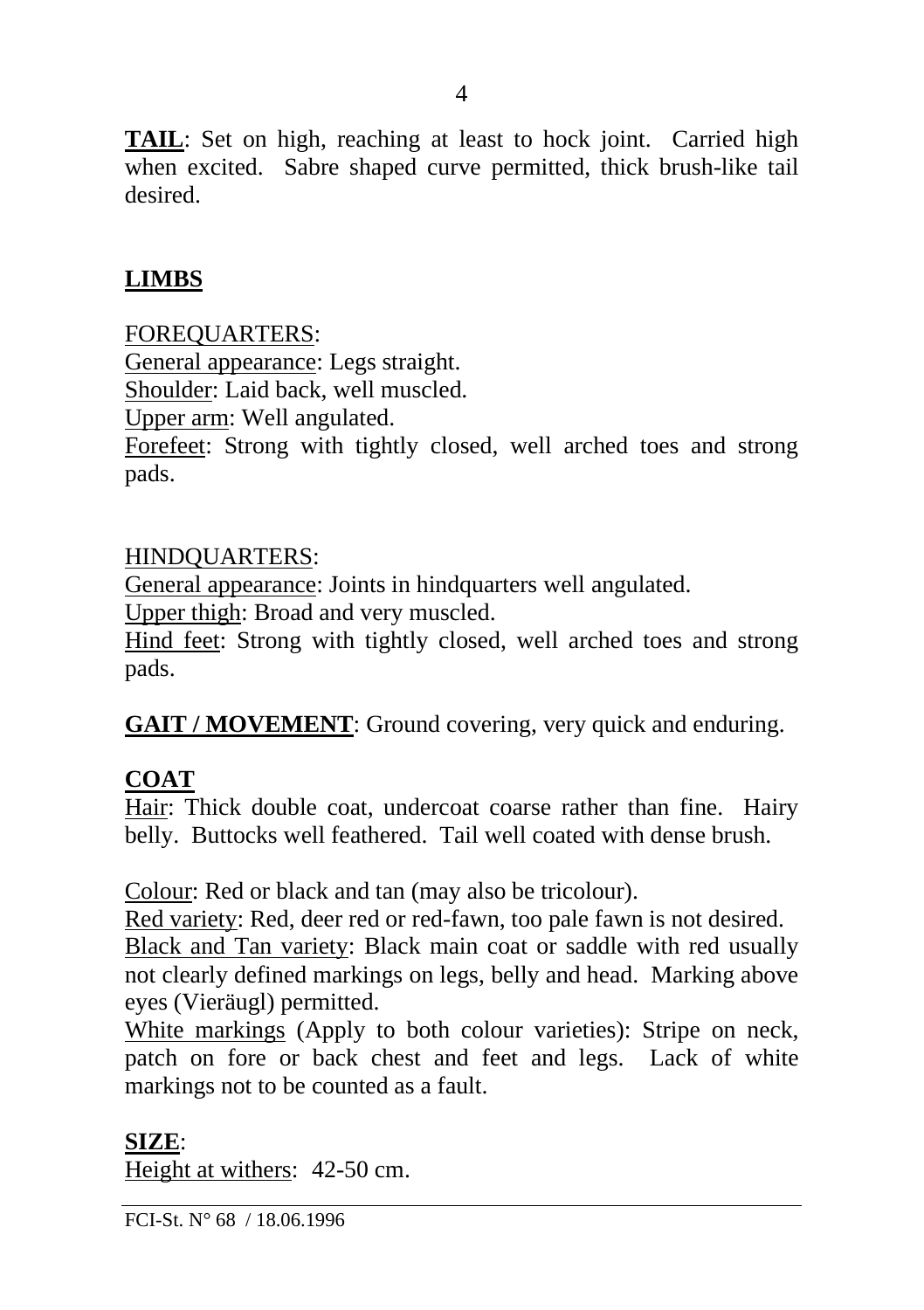Dogs  $44 - 50$  cm. Bitches  $42 - 48$  cm.

**FAULTS** : Any departure from the foregoing points should be considered a fault and the seriousness with which the fault should be regarded should be in exact proportion to its degree and its effect upon the health and welfare of the dog.

- Too weedy or too high on the leg. Too short on the leg.
- Coarse skull
- Pendant lips.
- Glass or wall eye.
- Leathers too short, too long or folded.
- Too long, too soft in back.
- Shy temperament.

## **DISQUALIFYING FAULTS**:

- Aggressive or overly shy.
- Any dog clearly showing physical or behavioural abnormalities.
- Nose brown
- Over or undershot bite.
- Absence of more than two premolars 1 or 2.
- Distinctly pied colouring.
- Liver colour.

# **N.B.**:

- Male animals should have two apparently normal testicles fully descended into the scrotum.
- Only functionally and clinically healthy dogs, with breed typical conformation should be used for breeding.